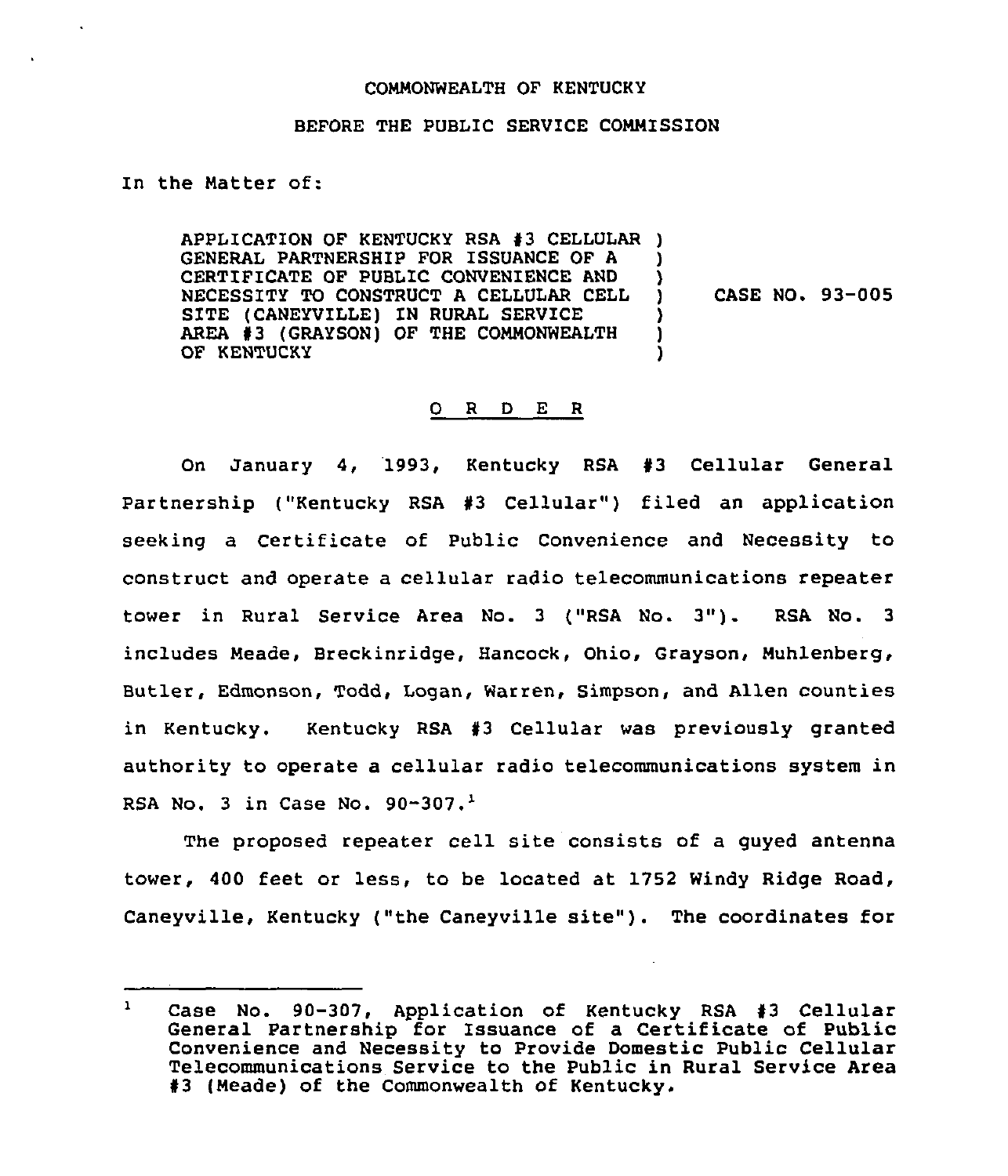the Caneyville site are North Latitude 37° 24' 41" by West Longitude 86° 32' 12".

Kentucky RSA 43 Cellular has provided information regarding the structure of the tower, safety measures, and antenna design criteria for the Caneyville site. Based on the application, the tower and foundation design appear to meet the criteria of the Building Officials and Code Administrators International, Inc. National Building Code with reference to earthquakes, winds, and tornadoes.

Pursuant to KRS 100.324(1), the Caneyville site's construction is exempt from local soning ordinances. Kentucky RSA 43 Cellular has filed applications with the Federal Communications Commission ("FCC"), the Federal Aviation Administration ("FAA"), and the Kentucky Airport Zoning Commission ("KAZC") seeking approval for the construction and operation of the Caneyville site. Kentucky RSA  $#3$  Cellular has received approval from the FCC and the FAA, while the KAZC approval is still pending.

Kentucky RSA #3 Cellular has filed notices verifying that each property owner and/or resident within 500 feet of the Caneyville site has been notified of the pending construction. The notice solicited any comments and informed the property owner and/or resident of their right to intervene. To date, no intervention request has been received.

Pursuant to KRS 278.280, the Commission is required to determine proper practices to be observed when it finds, upon complaint or on its own motion, that the facilities of any utility

 $-2-$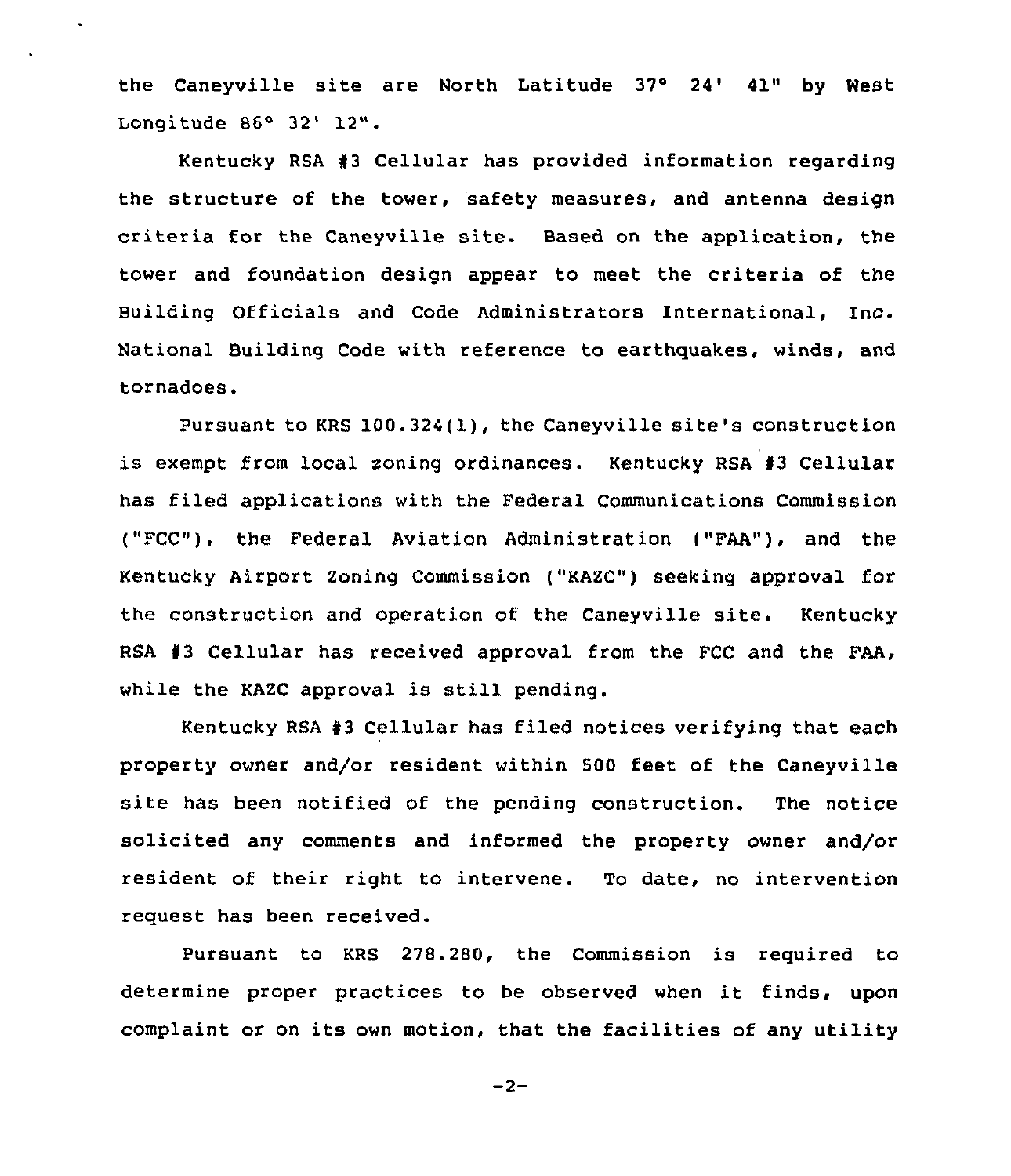subject to its jurisdiction are unreasonable, unsafe, improper, or insufficient. To assist the Commission in its efforts to comply with this mandate, Kentucky RSA  $#3$  Cellular should notify the Commission if it does not use this antenna tower to provide cellular radio telecommunications services in the manner set out in its application and this Order. Upon receipt of such notice, the Commission may, on its own motion, institute proceedings to consider the proper practices, including removal of the unused antenna tower, which should be observed by Kentucky RSA  $#3$ Cellular.

The Commission, having considered the evidence of record and being otherwise sufficiently advised, finds that Kentucky RSA #3 Cellular should be granted a Certificate of Public Convenience and Necessity to construct and operate the proposed cell site in RSA No. <sup>3</sup> under its previously approved tariff.

IT IS THEREPORE ORDERED THAT:

1. Kentucky RSA #3 Cellular be and it hereby is granted a Certificate of Public Convenience and Necessity to construct and operate a 400 foot or less guyed cellular radio telecommunications repeater tower in RSA No. 3 to be located at 1752 Windy Ridge Road, Caneyville, Kentucky. The coordinates of the Caneyville site are North Latitude  $37^\circ$  24' 41" by West Longitude 86° 32' 12".

2. Kentucky RSA #3 Cellular shall immediately notify the Commission in writing, if, after the antenna tower is built and utility service is commenced, the tower is not used for a period of 3 months in the manner authorized by this Order.

$$
-3-
$$